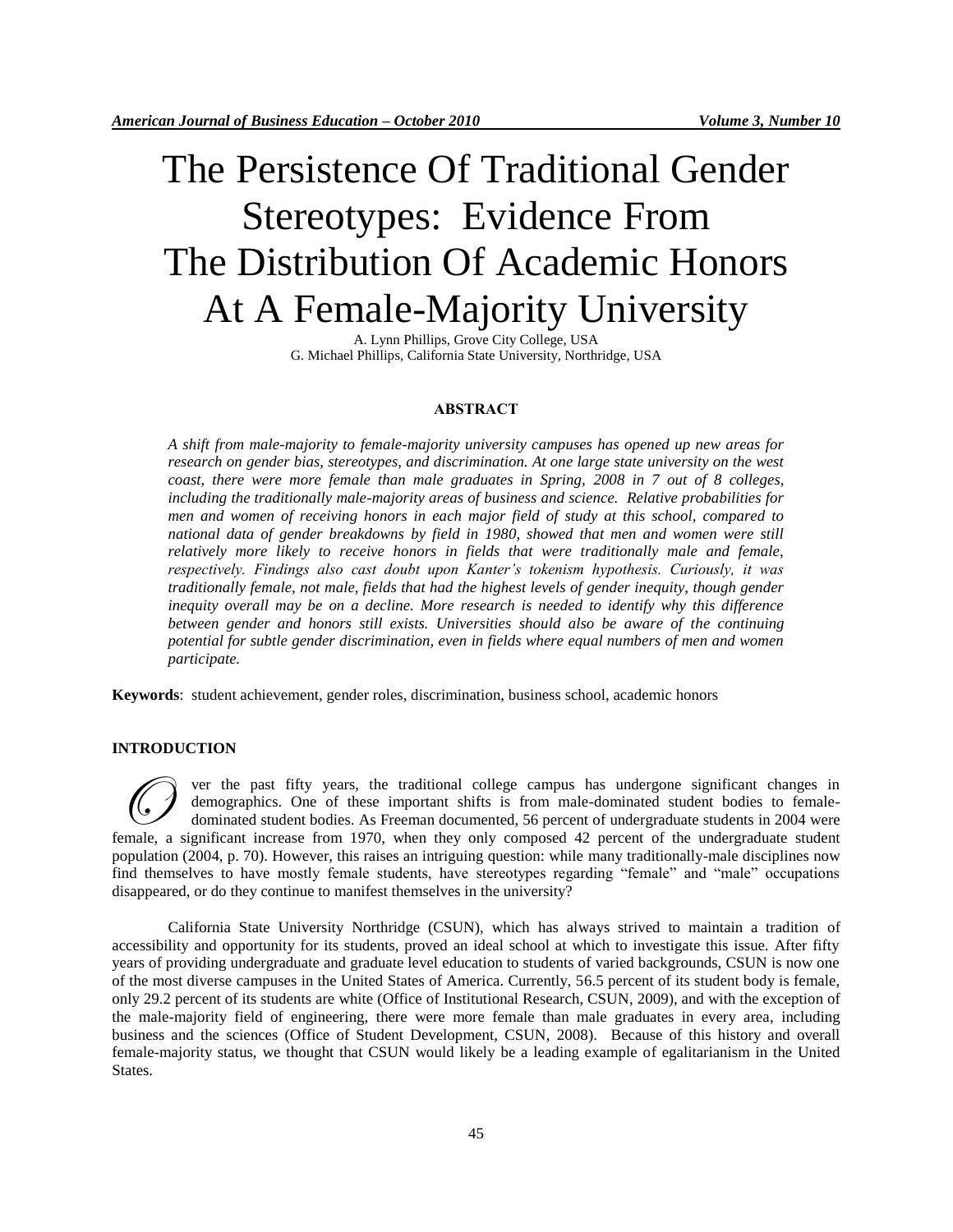The idea of "male" versus "female" disciplines has manifested itself throughout history. Traditionally, "men specialize in and are primarily responsible for market work, and women specialize in and are primarily responsible for domestic work" (Reskin and Bielby, 2005, p. 73). This is found both in the labor force and in the university. Engineering and math, for instance, are traditionally male disciplines (Alexander and Thoits, 1985), while "nursing, librarianship, elementary school teaching, and social work" positions are generally filled by women (Williams, 1992, p. 253).

In the past, "skewed" groups such as these presented many challenges for the "tokens" of the non-common gender (Kanter, 1977). Women in traditionally-male fields, Kanter found, had to work harder than their male peers to receive recognition for their successes, while their failures were immediately known and commented upon. At least in part, this seems to hold true in the university: Rogers and Menaghan found that female undergraduates in male-dominated areas of study experience more "performance pressure" than their other female peers, though they are also more likely to persist in that major than are women in more balanced fields (1999). Men who take positions in female occupations, however, have not appeared to follow Kanter"s tokenism model. Williams discovered in 1992 that male tokens are actually favored in female disciplines. In 2002, Budig suggested that men actually tend to be favored in any discipline, whether it is male-dominated, female-dominated, or balanced.

The current situation of largely female-majority classrooms leads to a new research opportunity. At CSUN, while engineering remains a strongly male-majority field, (a "skewed" area), the College of Business is now, in Kanter's terms, "balanced" (Kanter, 1977, p. 966). This phenomenon led to the opportunity to test Kanter's theory across two traditionally male fields, one of which still has "token" females, and one of which has approximately equal numbers of graduates of each gender.

In CSUN"s other areas of study, female tokenism seems to have disappeared from this university, though biases and stereotypes regarding sex and occupation may still exist in fields associated with a particular gender. To both investigate this potential bias and test Kanter"s theory, we analyzed data for graduating seniors from the Spring 2008 Honors Convocation and the Spring 2008 CSUN commencement to identify differences in rates of receiving honors for men and women within each college. We thought that this data would be likely to reveal gender biases still at work in the university, if any existed.

To test Kanter"s theory of proportions with respect to academic honors, our first null hypothesis proposed that the relative distribution of honors by gender would be lower for females in a "skewed" rather than in a "balanced" environment, and thus that women would be relatively less likely to receive honors in CSUN"s College of Engineering and Computer Science than in its College of Business.

Given that in all areas other than engineering at CSUN there are now more female than male graduates, a similar question of interest was how successful men and women are today in what were traditionally "male" and "female" disciplines. Has the university truly reached equality, or does it still treat students differently when they defy traditional gender roles? Assuming equal inherent ability in the population of men and women who select a particular major, our second null hypothesis proposed that equal percentages of males and females should receive honors, when one took into account the relative frequency of males and females in that major. If a major was 75 percent female, for instance, one would expect that 75 percent of that major"s honors recipients would also be female.

We identified four other possible outcomes of this analysis, each with its own possible interpretation. First, it was possible that a higher relative percentage of females than males received honors in traditionally maledominated majors. If so, it would either suggest that females in a traditionally male-dominated major tend to outperform their male counterparts (perhaps due to a previous "weeding out" process in high school or the early years of college, so that only female students with exceptional aptitude graduate in that major, while men might be encouraged to pursue "male" majors, no matter their actual aptitude for the subject), or that professors reward females in historically male-dominated majors disproportionately to their male students (perhaps wishing to encourage diversity or make up for perceived past discrimination against females).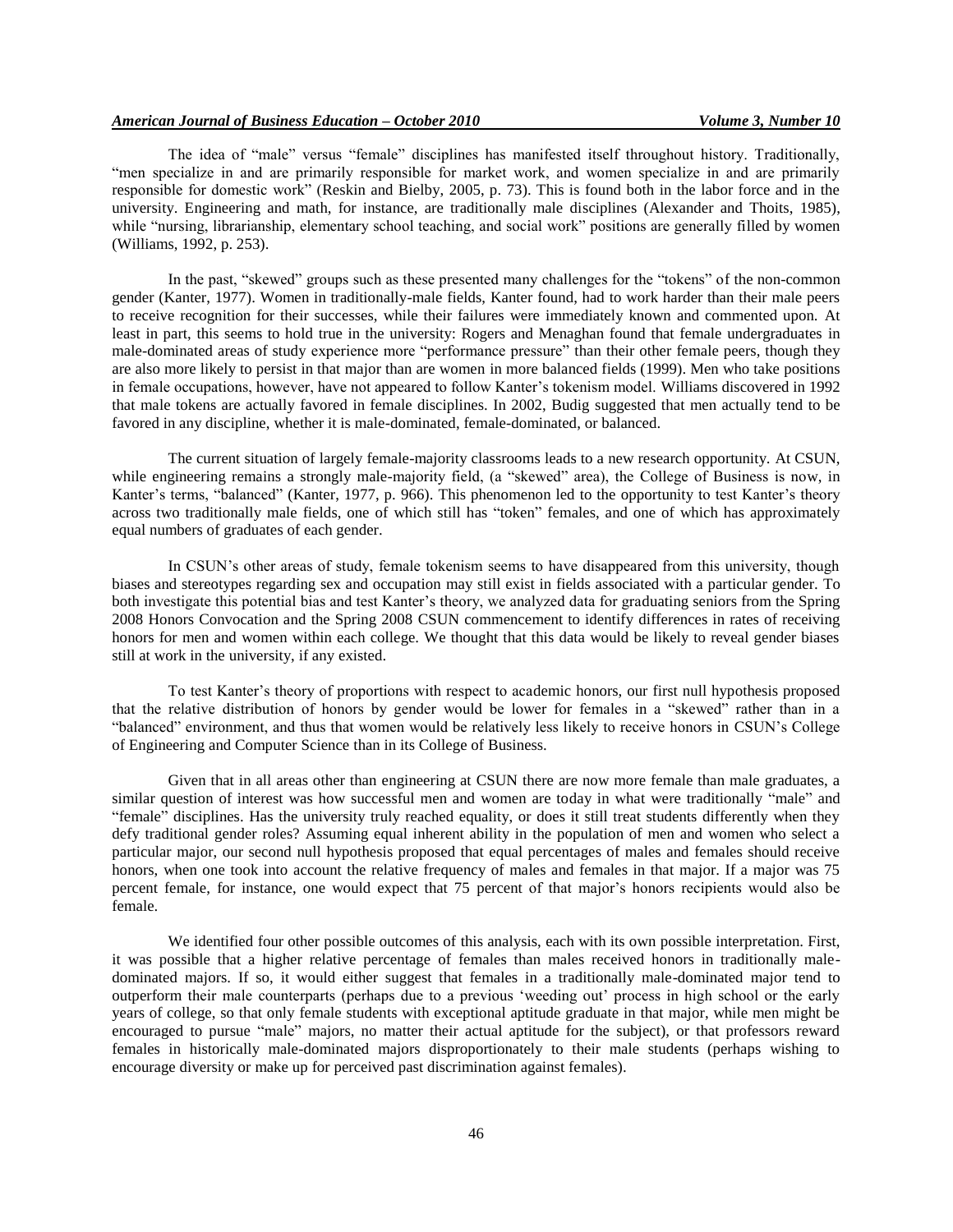## *American Journal of Business Education – October 2010 Volume 3, Number 10*

In contrast, it was possible that a lower relative percentage of females than males received honors in a traditionally male-dominated major. If this is correct, it would either suggest that females in traditionally-male majors tend to not shine academically (perhaps due to pressure associated with violating stereotypes, or a lack of preparation that their male counterparts received earlier in their academic careers), or that professors reward males in traditionally-male majors disproportionately to their female students (perhaps because they "know" that males in these majors are better suited to that career than female students).

Similarly, it was possible that a higher relative percentage of females than males received honors in traditionally female-dominated majors. As above, if this was correct, it would suggest that males do not tend to succeed academically in these majors (again, perhaps due to pressure associated with violating stereotypes, or a lack of preparation that their female counterparts received earlier in their academic careers), or that professors reward females in traditionally female-dominated majors disproportionately to their male students (perhaps due to a feeling of resentment against men for trying to displace women from their traditional occupations, or a "knowledge" that only men who failed elsewhere would want a "woman"s job").

Finally, it was possible that a lower relative percentage of females than males received honors in traditionally female-dominated majors. If this was the case, it would either suggest that males in a historically "female" major tend to outperform their female counterparts (perhaps because only those males who are exceptionally talented at that field choose a women-dominated major, while many females might choose that major for traditional reasons), or that professors reward males in these majors disproportionately to their female students (possible because they want to encourage diversity in their majors, or because they are impressed by the willingness of a man to enter a "woman"s field"). For any of these four outcomes, additional research would need to compare students' grade point averages and also take into account professor biases to determine which, if any, of these behavioral explanations is correct.

#### **METHODS**

Though there are many ways of comparing the likelihood of women receiving academic honors to that of men, many of them are problematic. A simple comparison of the number of women to the number of men receiving honors in a given major or college ignores the relative population sizes of women compared to men in that program. Similarly, a mere comparison of the percentage of honors given to women across different departments also ignores the population size and the relative percent of women in each department.

For this study, we computed and analyzed a ratio of the women"s odds of honors to the men"s odds of honors. This "relative odds ratio" was computed at the college level, using aggregated data from majors offered by 63 departments at CSUN. First, we found the ratio of females receiving honors to females not receiving honors, the "female honors ratio," for each available major. We also determined an analogous "male honors ratio" for each available major. In sum, we were able to thus compute 135 female honors ratios and 170 male honors ratios.

The discrepancy is due to numerous majors (and several departments) in which only females or only males had received honors that year. In such cases, while we could have computed the separate male and female honors ratios, the relative odds ratio would have involved a division by zero in those instances when no males received honors.

It would have been possible to eliminate the division of zero problem at the college level by taking the ratio of all females (or males) receiving honors across the college regardless of major to the number of all females (or males) graduating but not receiving honors. However, this would have introduced another difficulty. If there was disparate treatment in some majors versus others in a college, a majority of females (or males) might have chosen to go into specific majors that were more disposed to treat them favorably. If females (or males) in the "preferred" department received honors at roughly the same ratio as males (or females) in the "disparate" departments, such disparity would not be identified at the aggregated college level.

Consequently, we decided to use the expected values (arithmetic means) of the honors ratios within each college for the calculations. This female (or male) ratio was the expected honors ratio for a major chosen at random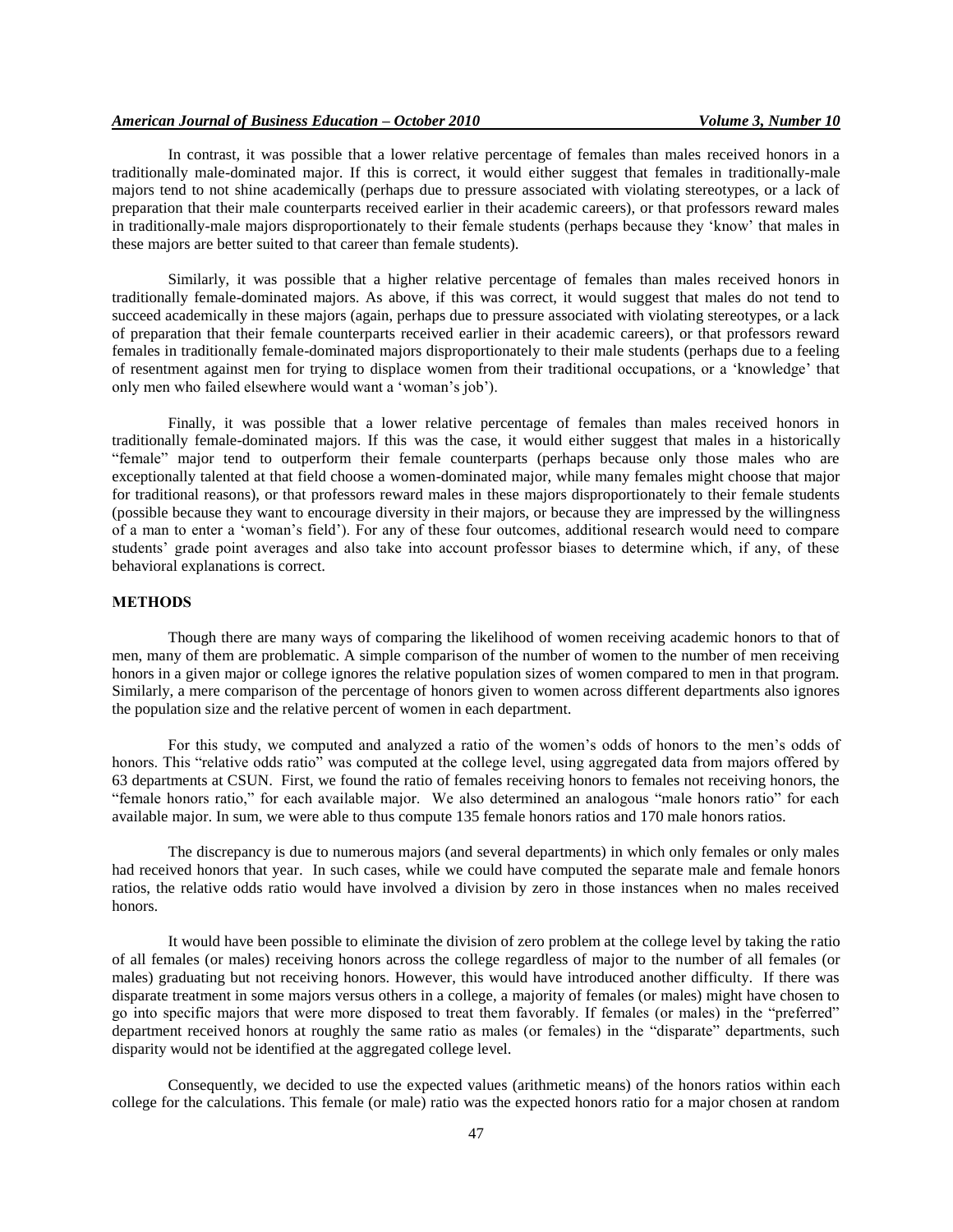from the majors offered within the college. This was not a population weighted average, nor should it have been. Were the averages weighted by the number of females (or males) within each major, this would again allow results for the "preferred" major to mask potential disparity if there were other majors that had some bias against one of the genders. By using the major as the observational unit, unweighted by actual female (or male) enrollment, we were able to exclude any potentially confounding "favorable habitat" effects.

A relative odds ratio of approximately one for a college signified that its average female honors ratio was about the same as its average male honors ratio. Relative odds ratios of substantially below one indicated that a female in a randomly selected major within the college would have had a lower chance of receiving honors than would a male in the similarly randomly chosen major. Similarly, relative odds ratios substantially above one indicated that a female in a randomly chosen major within the college would have had a greater chance of receiving honors than would a similarly situated male student.

The U.S. Department of Education National Center for Education Statistics published data (henceforth, benchmark data) showing the number of males and females enrolled in broad subject areas, roughly corresponding to colleges, in 1980 (Peter, Horn, & Carroll, 2005). For each of these areas, we computed the ratio of female students to male students. We then manually assigned each of these areas to the corresponding colleges at CSUN, and calculated the expected value of the female percentage for each college. The benchmark data did not cover most majors in the "College of Health and Human Development" (for example, the areas of recreation, kinesiology, and family and consumer science) so we could not compute a benchmark for that college. On the other hand, the area of Psychology was reported separately in the benchmark data and was the only "department level" data in the 1980 enrollment benchmarks. The reported benchmark data for Psychology showed a very different female enrollment percentage than for the aggregate of the rest of the College of Social and Behavioral Sciences (a 1980 national benchmark of 1.83 females to males in Psychology compared to .798 females to males for the other areas represented in the college). Consequently, we decided to treat Psychology separately from the remainder of the College of Social and Behavioral Sciences in this study.

For purposes of this paper, we defined areas in the 1980 benchmark data where the female to male ratio was below one as "historically male," and those where the ratio was above one as "historically female".

In addition to quantitative tests of these ratios, we also employed a more qualitative examination of the data. By comparing the difference between each department's 2008 relative odds ratio and its historical 1980 female-to-male ratio, we were able to see the degree of change in equality, if any, that had taken place in each area of study.

## **ANALYSIS**

Table 1 shows the historical, and thus the expected, female to male ratios for each of the eight areas along with its designation of historical gender dominance. We did not find any of the areas to be approximately neutral.

| <b>Area of University</b>                             | <b>Benchmark: 1980 National</b><br><b>Female to Male Ratio</b> | <b>Categorization of historically</b><br>female (f) or historically male<br>(m) |
|-------------------------------------------------------|----------------------------------------------------------------|---------------------------------------------------------------------------------|
| Arts, Media, and Communications                       | 1.493                                                          |                                                                                 |
| <b>Business</b>                                       | 0.586                                                          | m                                                                               |
| Education                                             | 2.970                                                          |                                                                                 |
| <b>Engineering and Computer Science</b>               | 0.168                                                          | m                                                                               |
| Humanities                                            | 1.857                                                          |                                                                                 |
| Psychology                                            | 1.839                                                          |                                                                                 |
| Science and Math                                      | 0.615                                                          | m                                                                               |
| Social and Behavioral Sciences (excluding Psychology) | 0.798                                                          | m                                                                               |

#### **Table 1: Categorization of 1980 Benchmark Data as Historically Male or Female**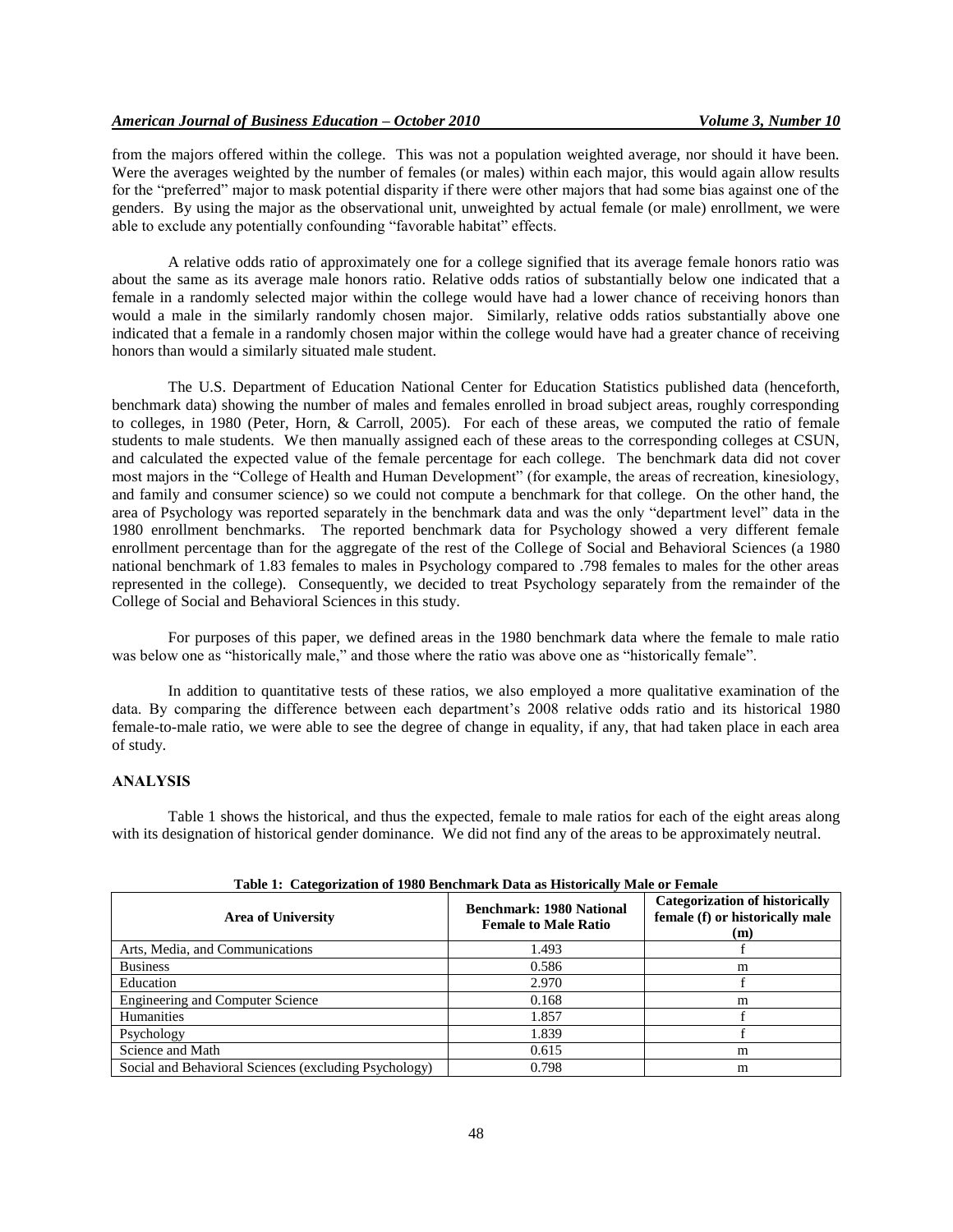## *American Journal of Business Education – October 2010 Volume 3, Number 10*

After computing the benchmarks, we similarly categorized the relative odds ratios for each of the eight categories of 2008 CSUN data as favoring females, favoring males, or being neutral. We defined all ratios above 1.1 as favoring females, all below .9 as favoring males, and any in between .9 and 1.1 as being approximately neutral. The relative odds ratios and their categorization are presented in Table 2.

| <b>Area of University</b>                             | <b>Female Honors Relative Odds</b><br><b>Ratios</b> | <b>Categorization of relative odds</b><br>ratio as favoring females (f),<br>males $(m)$ , or being neutral $(0)$ |  |
|-------------------------------------------------------|-----------------------------------------------------|------------------------------------------------------------------------------------------------------------------|--|
| Arts, Media, and Communications                       | 1.307                                               |                                                                                                                  |  |
| <b>Business</b>                                       | 0.850                                               | m                                                                                                                |  |
| Education                                             | 1.559                                               |                                                                                                                  |  |
| Engineering and Computer Science                      | 0.805                                               | m                                                                                                                |  |
| Humanities                                            | 1.699                                               |                                                                                                                  |  |
| Psychology                                            | 1.145                                               |                                                                                                                  |  |
| Science and Math                                      | 1.083                                               |                                                                                                                  |  |
| Social and Behavioral Sciences (excluding Psychology) | 1.860                                               |                                                                                                                  |  |

|  |  |  | Table 2: Categorization of Female Honors Relative Odds Ratios from Northridge Spring 2008 Commencement Data |
|--|--|--|-------------------------------------------------------------------------------------------------------------|
|  |  |  |                                                                                                             |

Using Kanter"s theory as the basis of our first null hypothesis, we proposed that the relative odds of females receiving honors should be statistically smaller in the College of Engineering and Computer Science than in the College of Business. Conversely, a lack of statistical difference between these two colleges" data would lead to a rejection of the null. To test this hypothesis, we first calculated summary statistics for the majors-level data for both of these colleges. Seven of the offered engineering majors and 12 of the offered business majors had data for both male and female graduates. Using this information, we computed the female honors relative odds ratios for these 19 majors. From those ratios, we computed the standard error (standard deviation of the mean) for the average female honors relative odds ratios for both colleges. The results of these computations are presented in Table 3.

| Table 5. Data for testing ixanter s rrypothesis. Calculated from 2000 CSOR data              |                        |                   |              |  |  |  |
|----------------------------------------------------------------------------------------------|------------------------|-------------------|--------------|--|--|--|
| <b>Standard Error of Relative Odds</b><br><b>Average Female Honors Relative</b><br>Number of |                        |                   |              |  |  |  |
| <b>Area of University</b>                                                                    | <b>Majors in Study</b> | <b>Odds Ratio</b> | <b>Ratio</b> |  |  |  |
| Engineering                                                                                  |                        | 0.805             | 0.211        |  |  |  |
| <b>Business</b>                                                                              |                        | 0.850             | 0.256        |  |  |  |
|                                                                                              |                        |                   | $p = 431$    |  |  |  |

#### **Table 3: Data for testing Kanter's Hypothesis: Calculated from 2008 CSUN data**

As shown, the average female honors relative odds ratio for the College of Engineering and Computer Science was well within one standard error of that for the College of Business. As such, there was clearly no statistically significant difference between the two areas  $(p=.432)$ , so the null was strongly rejected. In this case, therefore, it appears that Kanter's theory was not accurate.

In our second set of tests, we show in Table 4 the gender dominance (historical categorization from benchmarks and categorization of relative odds ratios) for each academic area.

| <b>Area of University</b>                             | <b>Categorization of historically</b><br>female (f) or historically male<br>(m) | <b>Categorization of relative</b><br>odds ratio as favoring females<br>$(f)$ , males $(m)$ , or being<br>neutral <sub>(0)</sub> |
|-------------------------------------------------------|---------------------------------------------------------------------------------|---------------------------------------------------------------------------------------------------------------------------------|
| Arts, Media, and Communications                       |                                                                                 |                                                                                                                                 |
| <b>Business</b>                                       | m                                                                               | m                                                                                                                               |
| Education                                             |                                                                                 |                                                                                                                                 |
| <b>Engineering and Computer Science</b>               | m                                                                               | m                                                                                                                               |
| Humanities                                            |                                                                                 |                                                                                                                                 |
| Psychology                                            |                                                                                 |                                                                                                                                 |
| Science and Math                                      | m                                                                               |                                                                                                                                 |
| Social and Behavioral Sciences (excluding Psychology) | m                                                                               |                                                                                                                                 |

#### **Table 4: Comparison of Gender Dominance: 1980 versus 2008**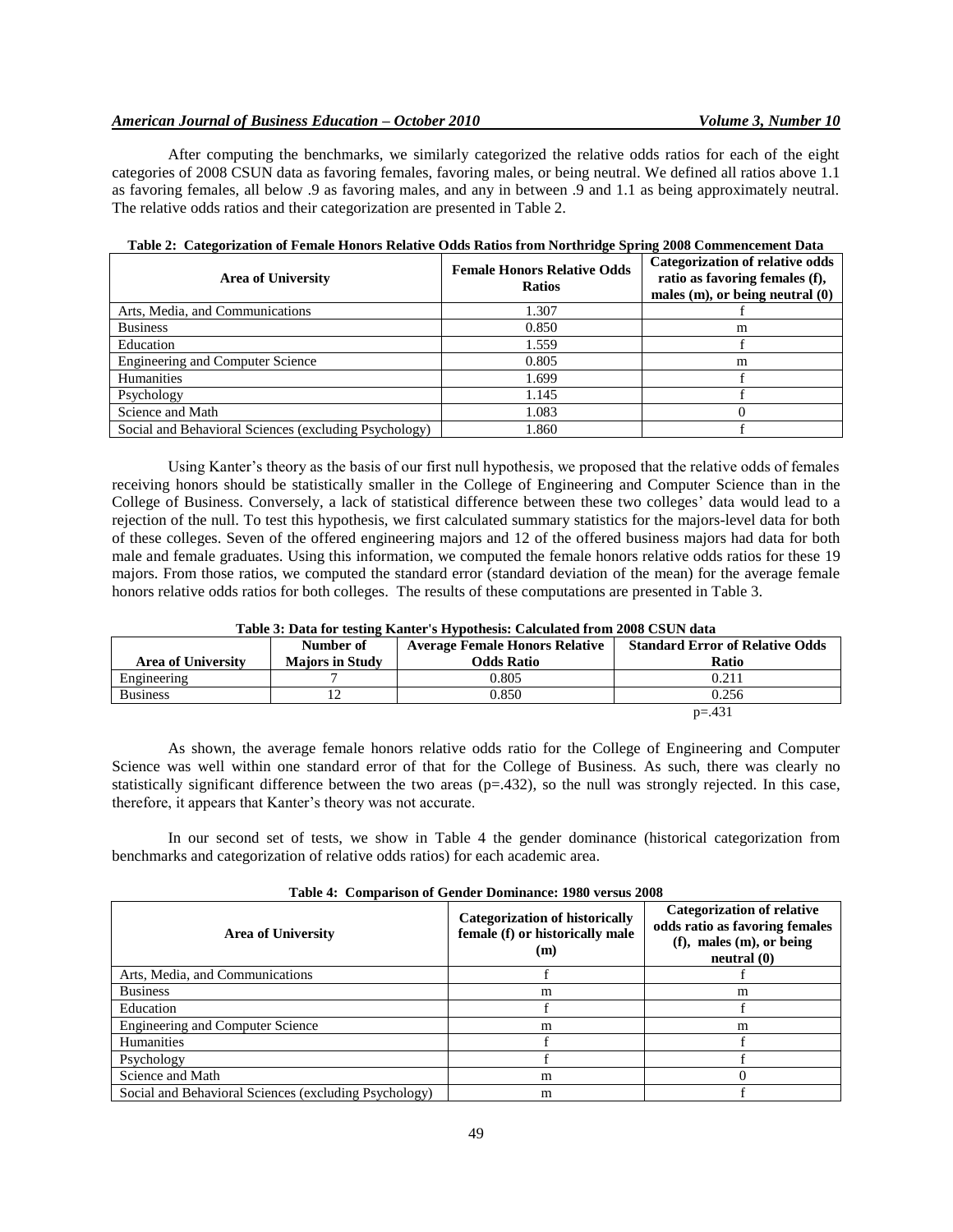## *American Journal of Business Education – October 2010 Volume 3, Number 10*

To begin our statistical analysis, we employed a contingency table that compared the gender dominance distributions of the benchmark to the relative odds ratios for female honors, shown below (Table 5). Because of the small sample size, we used a Fisher-Freeman-Halton exact test. The null hypothesis for this test was that the data were randomly distributed and that there was no statistical impact of historical gender category and honors relative odds. The Fisher-Freeman-Halton test returned a p-value of .071, which led us to weakly reject the null hypothesis. It appeared that to some extent there was still a relation between being a traditionally "male" field and the probability of success in that field as measured by the honors relative odds ratio.

|                                |      |                | <b>Honors Relative Odds Ratios</b> |         |  |
|--------------------------------|------|----------------|------------------------------------|---------|--|
|                                |      | <b>Neutral</b> | Male<br>Female                     |         |  |
| <b>Historically:</b><br>female |      |                |                                    |         |  |
|                                | male |                |                                    |         |  |
|                                |      |                |                                    | $p=.07$ |  |

|  |  |  |  | Table 5: A Contingency Table Test: 2008 Honors Relative Odds by 1980 Historical Gender Domination |  |  |  |  |
|--|--|--|--|---------------------------------------------------------------------------------------------------|--|--|--|--|
|--|--|--|--|---------------------------------------------------------------------------------------------------|--|--|--|--|

We then performed a correlation analysis, comparing each area"s benchmark female intensity to its female honors relative odds ratio. We computed its Spearman rank correlation rather than the common Pearson correlation because we had no specific reason to hypothesize that the magnitude of historical male enrollments in an area would directly correspond to the magnitude of males' relative odds of receiving honors. On the other hand, the Spearman rank would detect whether a more extreme male value in the benchmark corresponded to a more extreme relative odds of honors for males. The data for this test are shown in Table 6.

**Table 6: Data for Spearman Correlation Analysis: 2008 Commencement Data compared with 1980 Benchmark Data**

| College                                               | <b>Honors Relative</b><br><b>Odds Rank</b> | <b>Historically Male</b><br><b>Benchmark Rank</b> |
|-------------------------------------------------------|--------------------------------------------|---------------------------------------------------|
| Arts, Media, and Communications                       |                                            |                                                   |
| <b>Business</b>                                       |                                            |                                                   |
| Education                                             |                                            |                                                   |
| <b>Engineering and Computer Science</b>               |                                            |                                                   |
| Humanities                                            |                                            |                                                   |
| Psychology                                            |                                            |                                                   |
| Science and Math                                      |                                            |                                                   |
| Social and Behavioral Sciences (excluding Psychology) |                                            |                                                   |

Spearman Rank Correlation=.714 p=.025

The Spearman rank correlation was computed to be .714. To determine whether this correlation was statistically meaningful, we performed a Fisher"s correlation transformation, which resulted in a z-score of 1.946. This was weakly significant using a two-tailed standard normal approximation. As an alternative means of computing statistical significance, we ran a 10,000 trial Monte Carlo experiment in which the Spearman correlation between the historical gender rankings and randomized rankings was computed for each trial. Tabulating the Monte Carlo results identified that the original .714 Spearman correlation was equal to the two-tailed critical value but greatly exceeded the one-tailed critical value of .62. As the null hypothesis of no positive rank correlation between the historical benchmark value and the honors relative odds ratios was one-tailed, we were able to reject the null  $(p=.025)$ .

A more qualitative look at the historical and contemporary data revealed additional information. As shown in Table 7, the 2008 relative odds ratio was closer to one than was the 1980 benchmark ratios in all cases but "Social and Behavioral Sciences." (This college was an anomaly: while in the benchmark data it was a male-dominated area of study, by 2008 it had reversed itself and actually had the highest level of inequity in terms of honors distribution, with a ratio of 1.86 in favor of women.)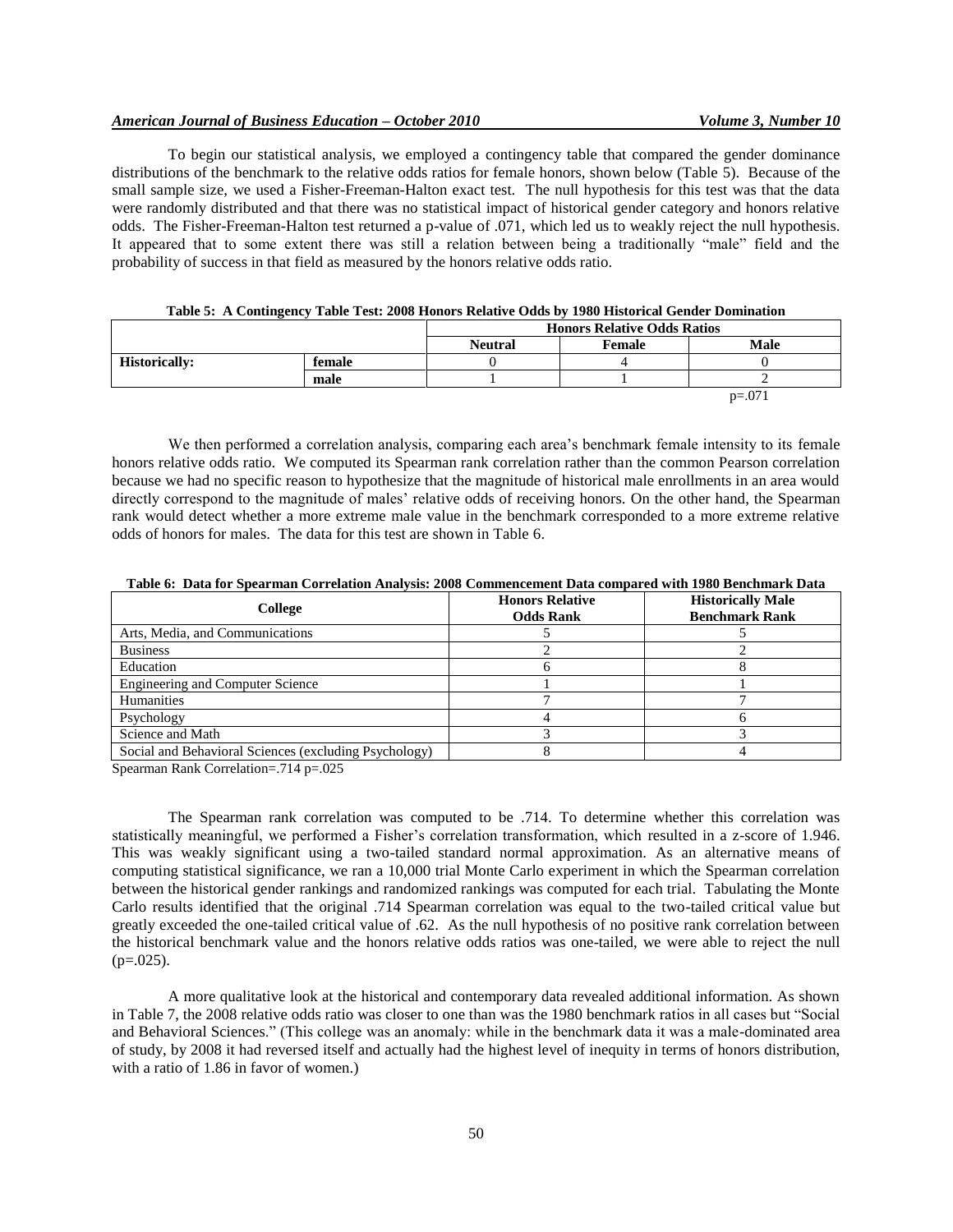| <b>Area of University</b>                             | <b>Benchmark: 1980</b><br><b>National Female to</b><br><b>Male Ratio</b> | <b>CSUN Female</b><br><b>Honors Relative</b><br><b>Odds Ratio</b> | <b>Difference</b><br>between ratios |
|-------------------------------------------------------|--------------------------------------------------------------------------|-------------------------------------------------------------------|-------------------------------------|
| <b>Engineering and Computer Science</b>               | 0.168                                                                    | 0.805                                                             | 0.637                               |
| <b>Business</b>                                       | 0.586                                                                    | 0.850                                                             | 0.265                               |
| Science and Math                                      | 0.615                                                                    | 1.083                                                             | 0.468                               |
| Psychology                                            | 1.839                                                                    | 1.145                                                             | $-0.694$                            |
| Arts, Media, and Communications                       | 1.493                                                                    | 1.307                                                             | $-0.186$                            |
| Education                                             | 2.970                                                                    | 1.559                                                             | $-1.412$                            |
| <b>Humanities</b>                                     | 1.857                                                                    | 1.699                                                             | $-0.157$                            |
| Social and Behavioral Sciences (excluding Psychology) | 0.798                                                                    | 1.860                                                             | 1.062                               |

### **Table 7: A Comparison of Ratios; Computed from 1980 Benchmark Data and 2008 Commencement Data**

It is interesting to note that while most departments still leaned toward male or female dominance in terms of chances of getting honors, this difference was generally far less pronounced than it was for the 1980s benchmark data. By subtracting the CSUN relative odds ratio from the historical female to male ratio, we were able to identify a possible trend toward improvement in gender equity. This excludes the Social and Behavioral Sciences, which completely reversed their direction but actually increased their level of gender inequality. Aside from this anomaly, the area of psychology was the most different from the benchmark data overall, with an absolute difference in ratios of .694. This was followed closely by the still male-majority College of Engineering and Computer Science, which had a difference in ratios of .637. If CSUN in 1980 was accurately represented by these national benchmarks, these two colleges would have made the most progress towards gender equality since that time. It was also interesting to note that it was female-dominated, not male-dominated, departments in 2008 that had the highest levels of gender inequity in honors distribution. While male dominated areas have traditionally received condemnation for their poor treatment of women, it appears these areas have made significant progress towards equity in the past 20 years.

We calculated a simple measure of current gender inequity by subtracting the 2008 honors relative odds ratio from one, as a value of one represented equal relative odds of honors for men and women. According to the 2008 data, the most gender inequity found in a traditionally male-dominated area was .195 (1-.805, Engineering and Computer Science). While true that the most inequity in traditionally-male areas was found at the only college that is still male-dominated, it is interesting to note that four out of the five female-dominated areas showed more inequity than this in their distribution of honors (.307, Arts, Media, and Communications; .559, Education; .699, Humanities; .860, Social and Behavioral Sciences).

#### **CONCLUSIONS**

As California State University at Northridge is a large state school that has focused on diversity and equity since its inception, the results of this study are likely generalizable to at least other schools of its type, and possibly also to other colleges across the United States. More research, however, should be done at small state schools, private schools, and colleges in different states to verify this study"s findings.

At least at CSUN in 2008, gender differences were still present in various areas of the university, which by and large corresponded with the traditional gender patterns present in the 1980s. This is especially interesting given that in nearly every area, female graduates outnumbered male graduates according to the Spring 2008 data. These results cast doubt upon the generalizability of Williams" and Budig"s findings: at least at this school, males were not favored in traditionally-female fields, as their research suggested should be the case. It is possible that these contradictory results are simply due to differences between academia and the job market, but more research must be done to determine the reasons for the opposite nature of these findings.

Additionally, Kanter's tokenism hypothesis failed to explain this school's data: female tokens in the College of Engineering and Computer Science were statistically no less likely to be awarded honors than were females in the balanced College of Business. This may be due to the work towards gender equity that has occurred over the past thirty years, as both the areas of business and engineering had far higher levels of female honors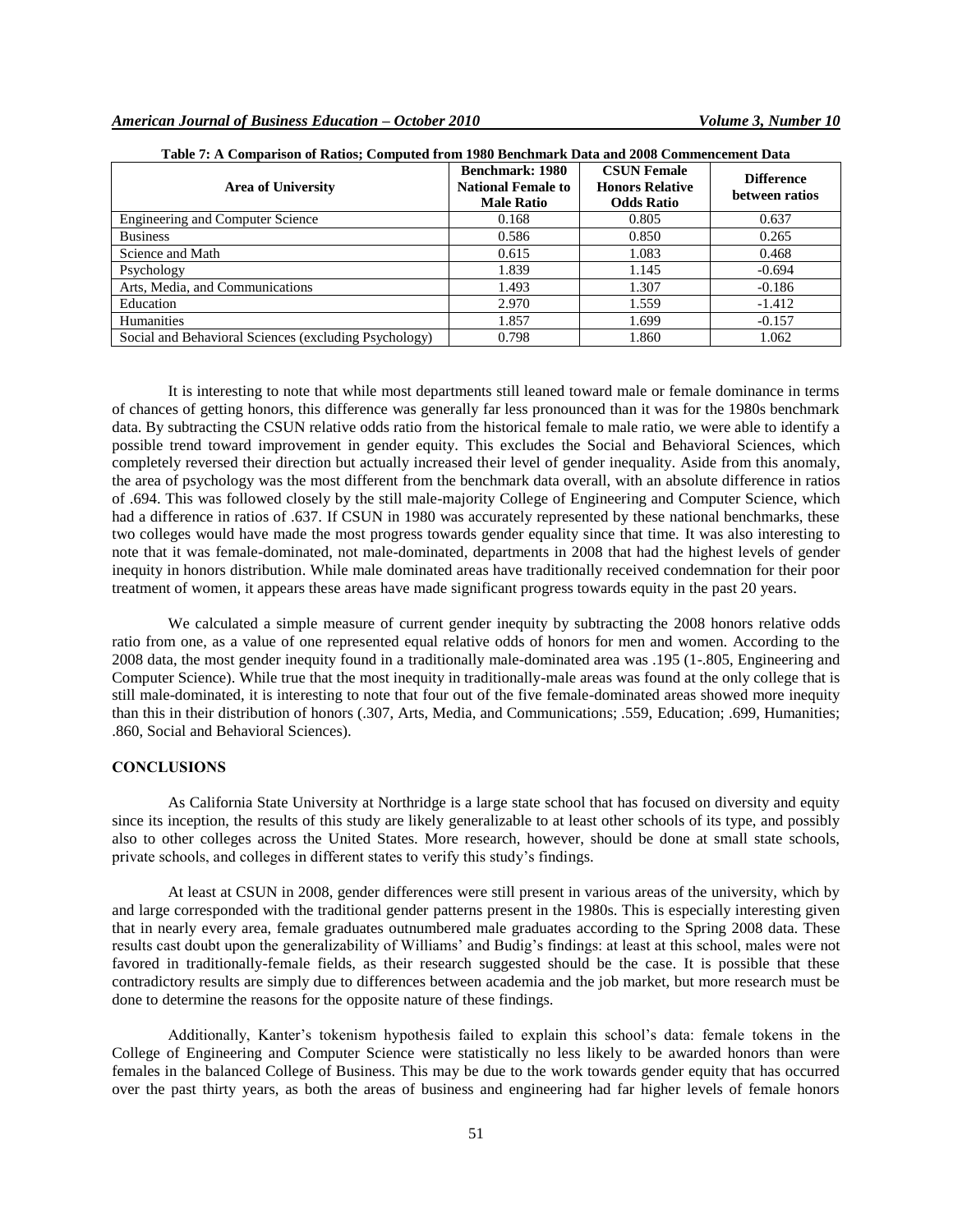awarded than would have been predicted by the 1980 benchmark data. However, future research should explore the specific reasons that Kanter"s hypothesis failed in this instance.

Future research should also investigate why a discrepancy between gender and reception of academic honors exists at all. As we used only specific data available from CSUN's Office of Student Development for this particular project, students" GPA, race, socio-economic status, and similar variables, were not able to be taken into account. Because of this, we assumed that males and females in the same major were identical in terms of their academic ability and desire to learn. Similarly, we did no research on the professors in any department, so we were not able to draw any conclusions about discriminatory attitudes or lack thereof at the university. At this point, therefore, it is unknown whether the discrepancy between honors reception at the school studied is on the student end or the faculty end.

Future research on this topic might investigate the correlation between gender and GPA in different areas of the university, and determine whether some majors are friendlier to women than to men or vice versa, and how that might relate to traditional gender-based stereotypes. Similarly, future studies might explore faculty attitudes towards their students of the non-stereotypical gender. Alternatively, it is possible that intrinsic differences between men and women are at least partly responsible for the success of particular sexes in particular fields of study. Future researchers might also take into account such variables as peer pressure, levels of familial encouragement, ethnicity, and religion when exploring this issue.

While even California State University, Northridge has apparently still not reached pure gender equality, it is encouraging to note that its level of gender equity today is far higher than that of the national benchmark data of the 1980s. Every traditionally male field of study at CSUN in 2008 was more equal in terms of treatment of women than would be predicted by the national benchmark data, (more than this, the Social and Behavioral Sciences at Northridge were found to be heavily female-dominated, as previously mentioned, though based on the national benchmark data this discipline was historically dominated by men). Similarly, areas that were historically female were also more equal at Northridge (though not by as much as its male disciplines) in terms of their treatment of the non-stereotypical gender than were the 1980s benchmark data. It is possible that as more and more students receive a broad education before college and are less limited by cultural stereotypes, this ratio will progress even more towards equality. Similarly, if the reason for different gender honors rates lies with professors" inherent biases, the situation should improve as new faculty are hired who were raised with weaker stereotypical images of acceptable male and female professions. Whichever is the case, universities across the country should be aware of the continuing potential for subtle gender discrimination against both women and men, so that appropriate policy decisions may be enacted.

## **AUTHOR INFORMATION**

**A.L. Phillips** studied business, sociology, and research methods at Grove City College. She is currently working as a marketing research specialist for c4cast.com, Inc. Her ongoing research interests are primarily in cross-cultural consumer behavior. Her first publication, which explored differences between homeschooled students and nonhomeschooled students" choice of college major, is forthcoming in the fall 2010 edition of *Sociological Viewpoints*.

**G. Michael Phillips** is Professor of Finance at California State University, Northridge, where he specializes in online education. His research focuses on valuation in incomplete markets, macroeconomic impacts on financial markets, and advanced forecasting methods. He received his Ph.D. from the University of California, San Diego, in 1982. He was raised in central Illinois.

## **REFERENCES**

- 1. Alexander, V. D., & Thoits, P. A. (1985). Token Achievement: An Examination of Proportional Representation and Performance Outcomes. *Social Forces*, *64*, 332-340.
- 2. Budig, M. J. (2002). Male Advantage and the Gender Composition of Jobs: Who Rides the Glass Escalator? *Social Problems*, *49*, 258-277.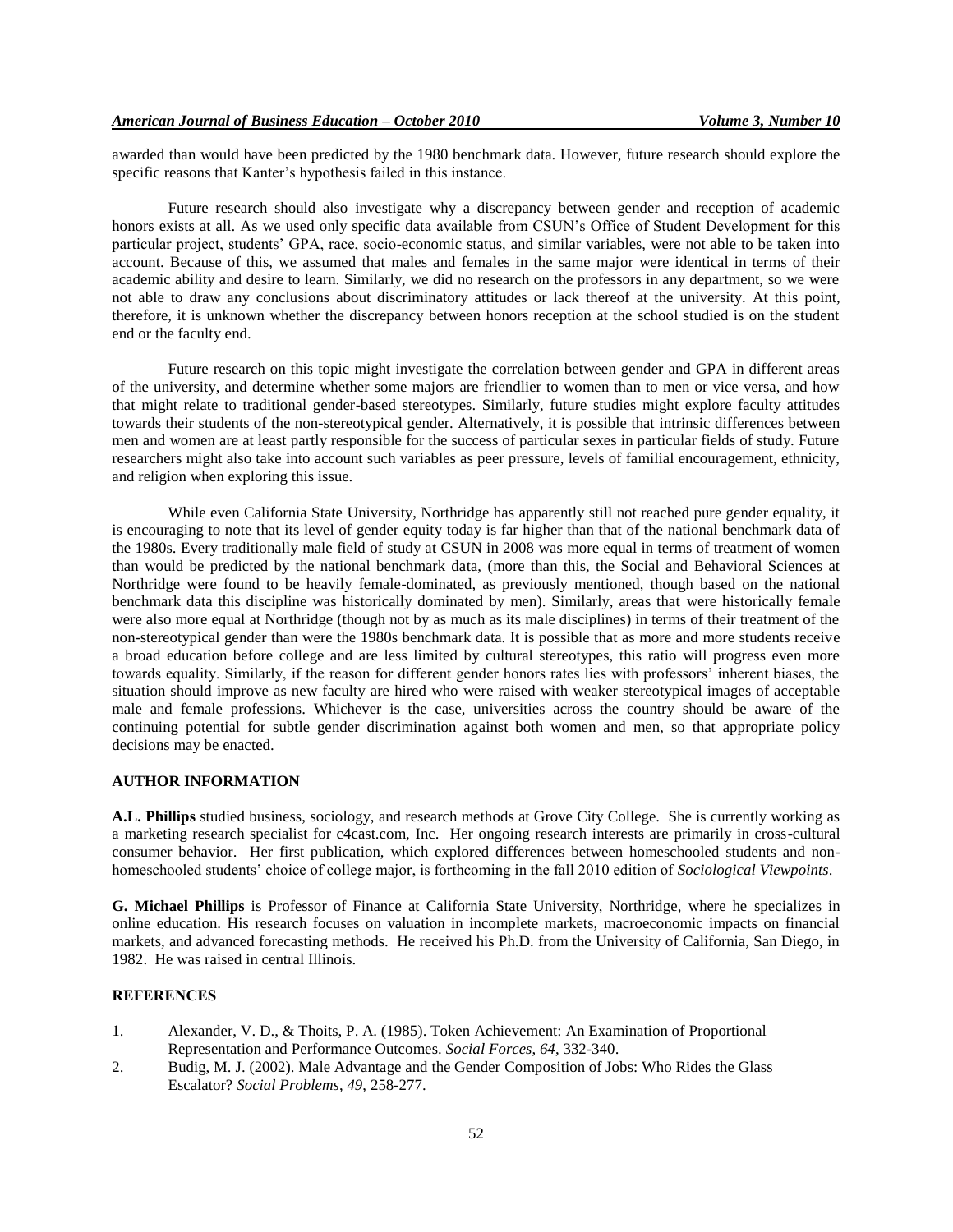- 3. Freeman, C. (2004). *Trends in Educational Equity of Girls & Women: 2004.* Washington D.C.: U.S. Department of Education, National Center for Education Statistics.
- 4. Kanter, R. M. (1977). Some Effects of Proportions on Group Life: Skewed Sex Ratios and Responses to Token Women. *The American Journal of Sociology*, *82,* 965-990.
- 5. Office of Institutional Research, CSUN. (2009, January 9). *CSUN by the Numbers*. Retrieved January 9, 2009, from CSUN.edu: http://www.csun.edu/~instrsch/csunnumbersindex.html
- 6. Office of Student Development, CSUN. (2008). *Commencement Data, 2008.* Northridge: Office of Student Development, CSUN.
- 7. Peter, K., Horn, L., & Carroll, C. D. (2005). *Gender Differences in Participation and Completion of Undergraduate Education and How They Have Changed Over Time.* Washington, D.C.: National Center for Education Statistics.
- 8. Rogers, S. J., & Menaghan, E. G. (1991). Women's Persistence in Undergraduate Majors: The Effects of Gender-Disproportionate Representation. *Gender and Society*, *5*, 549-564.
- 9. Ruskin, B. F., & Bielby, D. D. (2005). A Sociological Perspective on Gender and Career Outcomes. *The Journal of Economic Perspectives*, *19*, 71-86.
- 10. Willliams, C. L. (1992). The Glass Escalator: Hidden Advantages for Men in the "Female" Professions. *Social Problems, 39,* 253-267.